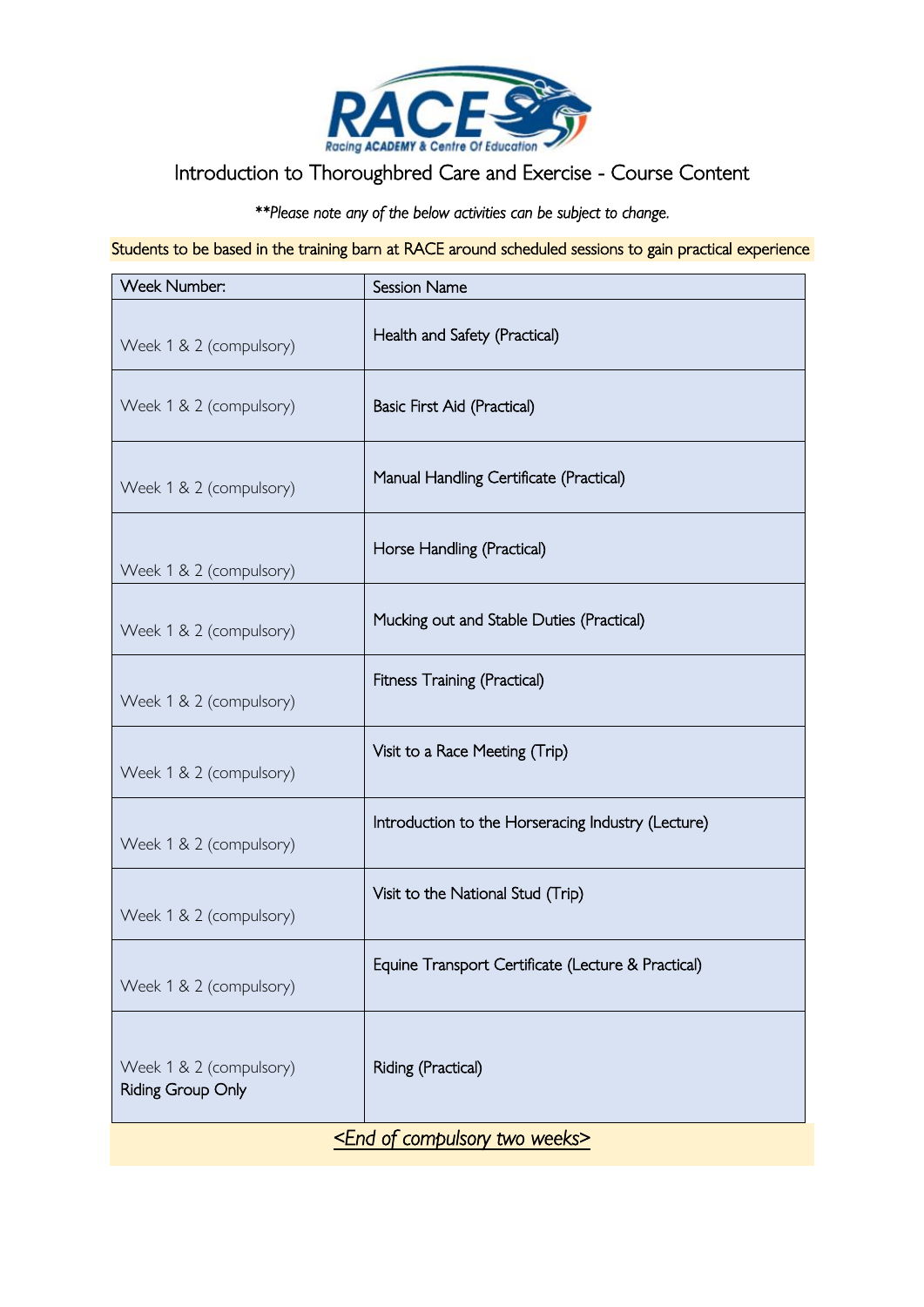

## Students to be based in the training barn at RACE around scheduled sessions to gain practical

| experience. |  |
|-------------|--|
|             |  |

| Week Number:                | <b>Session Name</b>                                |
|-----------------------------|----------------------------------------------------|
| Week 3                      | Fitness Training (Practical)                       |
| Week 3                      | Introduction to the Horseracing Industry (Lecture) |
| Week 3                      | Tacking up for Exercise (Practical)                |
| Week 3                      | Anatomy of the Horse (Lecture)                     |
| Week 3                      | <b>Bandaging (Practical)</b>                       |
| Week 3<br>Riding group only | Riding (Practical)                                 |

## Students to be based in the training barn at RACE around scheduled sessions to gain practical experience.

| Week 4 | Fitness Training (Practical)                       |
|--------|----------------------------------------------------|
| Week 4 | Introduction to the Horseracing Industry (Lecture) |
| Week 4 | Trip to an Equine Hospital (Trip)                  |
| Week 4 | Horse Health (Lecture)                             |
| Week 4 | Equine First Aid (Practical)                       |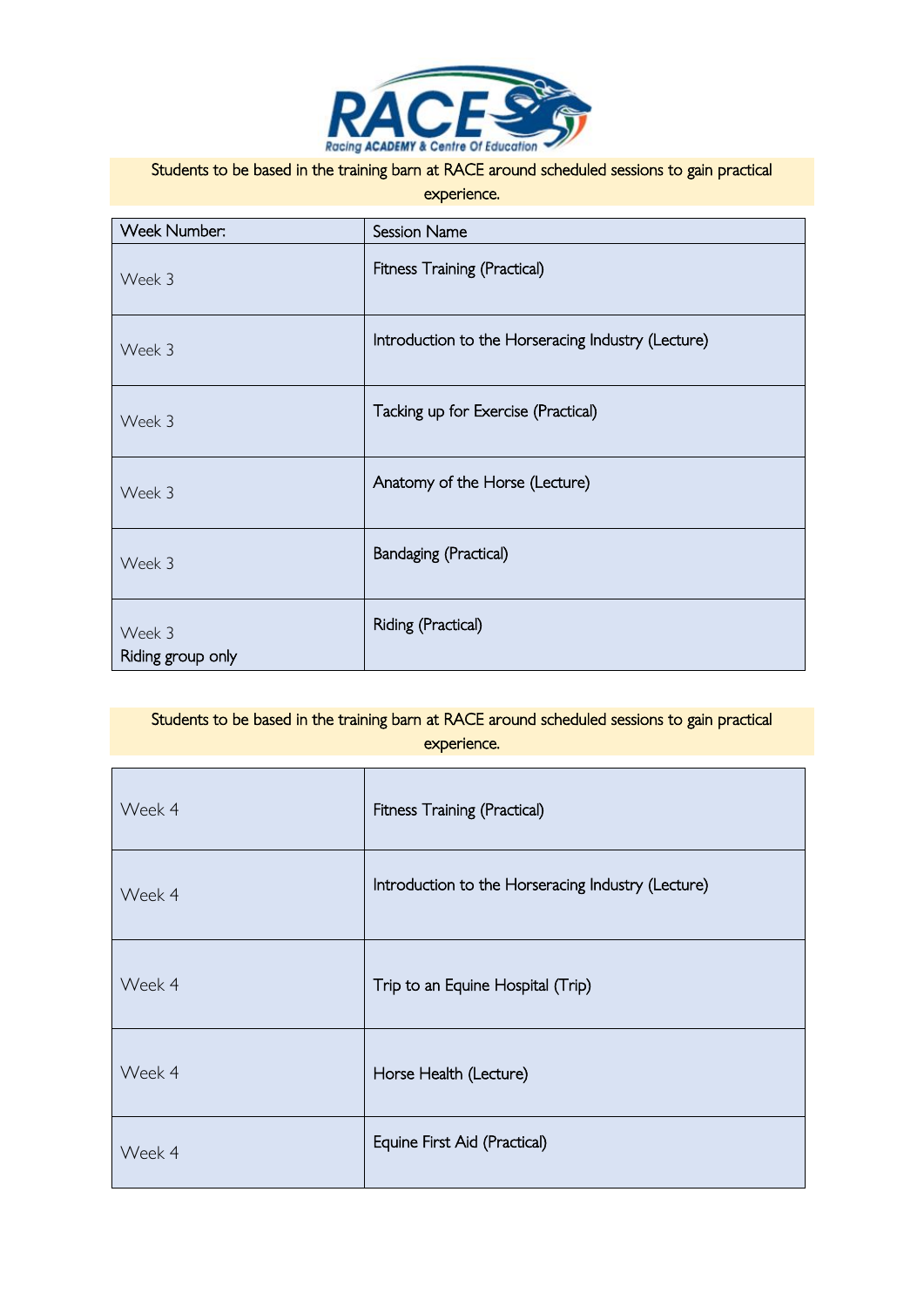

 $\overline{a}$ 

| Week 4            | Riding (Practical) |
|-------------------|--------------------|
| Riding group only |                    |

Students to be based in the training barn at RACE around scheduled sessions to gain practical experience.

| Week 5                      | Fitness Training (Practical)                                 |
|-----------------------------|--------------------------------------------------------------|
| Week 5                      | Introduction to the Horseracing Industry (Lecture)           |
| Week 5                      | CV and Interview Prep (Lecture)                              |
| Week 5                      | Basic IT skills (Lecture)                                    |
| Week 5                      | Lunging and Ground-Based Exercise for Racehorses (Practical) |
| Week 5<br>Riding group only | Riding (Practical)                                           |

| Students to be based in the training barn at RACE around scheduled sessions to gain practical |  |
|-----------------------------------------------------------------------------------------------|--|
| experience.                                                                                   |  |
|                                                                                               |  |

| Week 6 | Fitness Training (Practical)                     |
|--------|--------------------------------------------------|
| Week 6 | Behind the Scenes Visit to a Race Meeting (Trip) |
| Week 6 | Farriery Guest Lecture and Demo (Lecture)        |
| Week 6 | Grooming for Presentation (Practical)            |